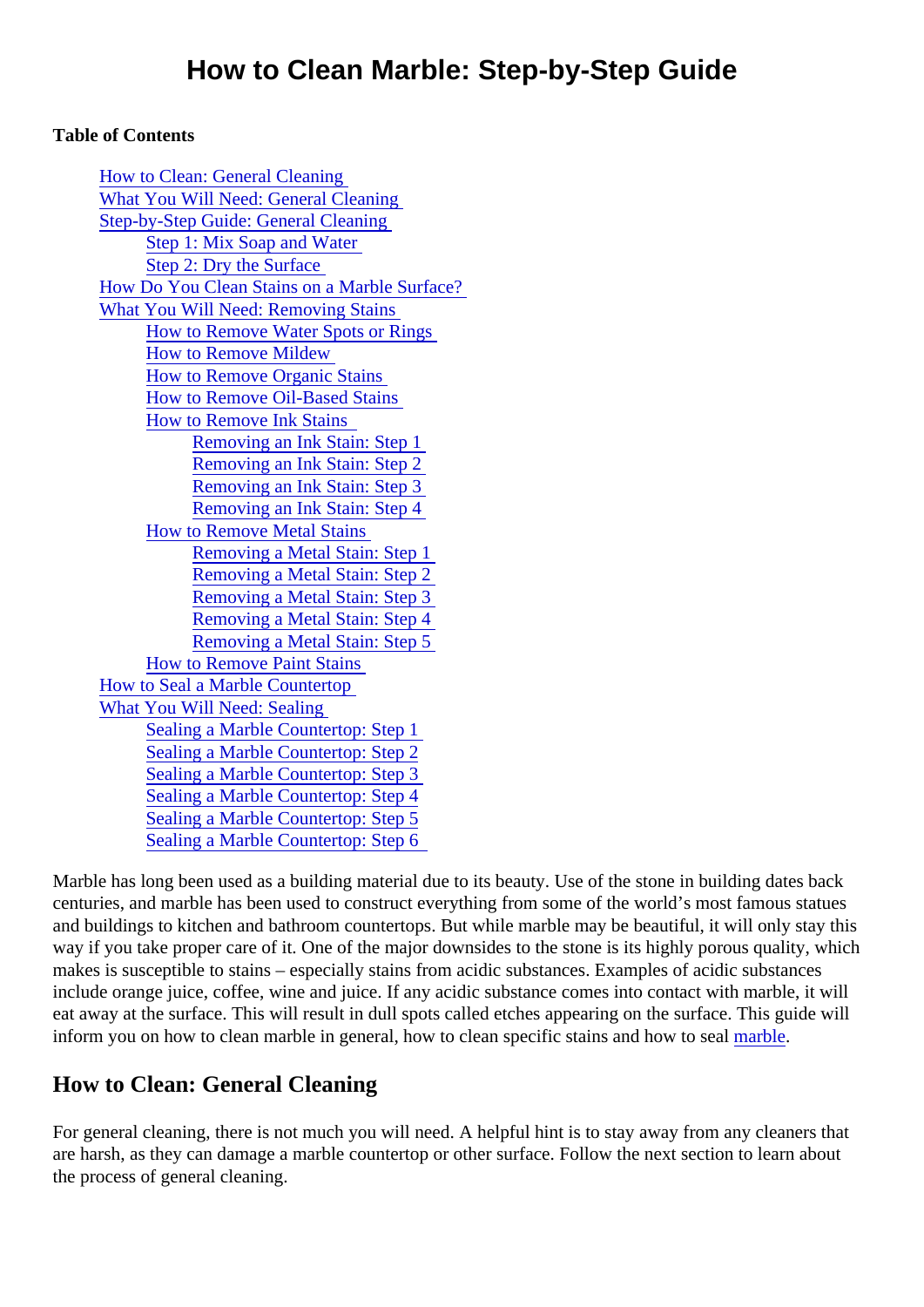## <span id="page-1-0"></span>**What You Will Need: General Cleaning**

The following is a list of materials you will need for general cleaning.

| Warm water      |
|-----------------|
| Mild dish soap  |
| Spray bottle    |
| Marble cleaner  |
| Dish cloth      |
| Absorbent towel |

**Materials** 

## **Step-by-Step Guide: General Cleaning**

Read through the following steps to find out how to clean marble.

### **Step 1: Mix Soap and Water**

Mix a small amount of mild dish soap with warm water in a spray bottle. Spray the countertop or other surface all over many times. After this, gently scrub and wipe the mixture off with a clean wet cloth.

### **Step 2: Dry the Surface**

After you have wiped off the mixture with a clean wet cloth, dry the surface you are cleaning with an absorbent towel.

### **How Do You Clean Stains on a Marble Surface?**

One thing you will always have to watch out for with marble is stains. The material is very susceptible to staining, so you will need to be careful to avoid having them happen. However, no one is perfect, and stains are nearly inevitable. The following step-by-step guide will give you information about how to clean various common stains that may occur on your marble countertops or other surfaces.

### **What You Will Need: Removing Stains**

The following is a list of materials you will need for removing stains from your marble.

Materials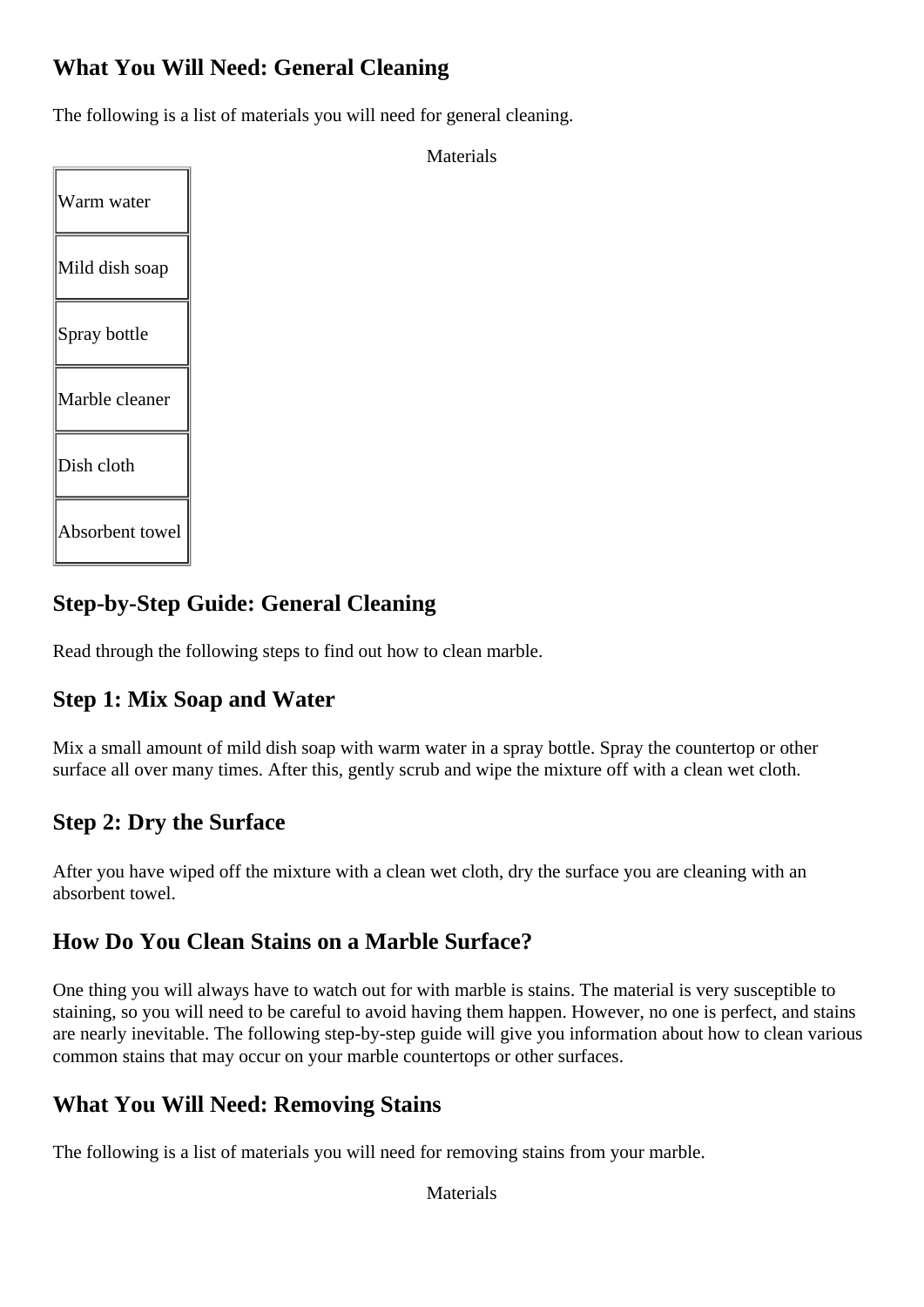<span id="page-2-0"></span>

| Protective eyewear                    |
|---------------------------------------|
| Gloves                                |
| Mild liquid cleaner                   |
| Acetone                               |
| Ammonia                               |
| Mineral spirits                       |
| <b>Bleach</b>                         |
| Grade 0000 steel wool pads            |
| Sponge                                |
| 12 percent hydrogen peroxide solution |
| 20 percent hydrogen peroxide solution |
| Lacquer thinner                       |
| Razor blade                           |
| Poultice                              |
| Flour                                 |

# **How to Remove Water Spots or Rings**

To clean water spots or rings, use the Grade 0000 steel wool pad to buff them out. To avoid water spots and rings from occurring, you should make sure to use coasters or trivets when setting anything down on a marble countertop.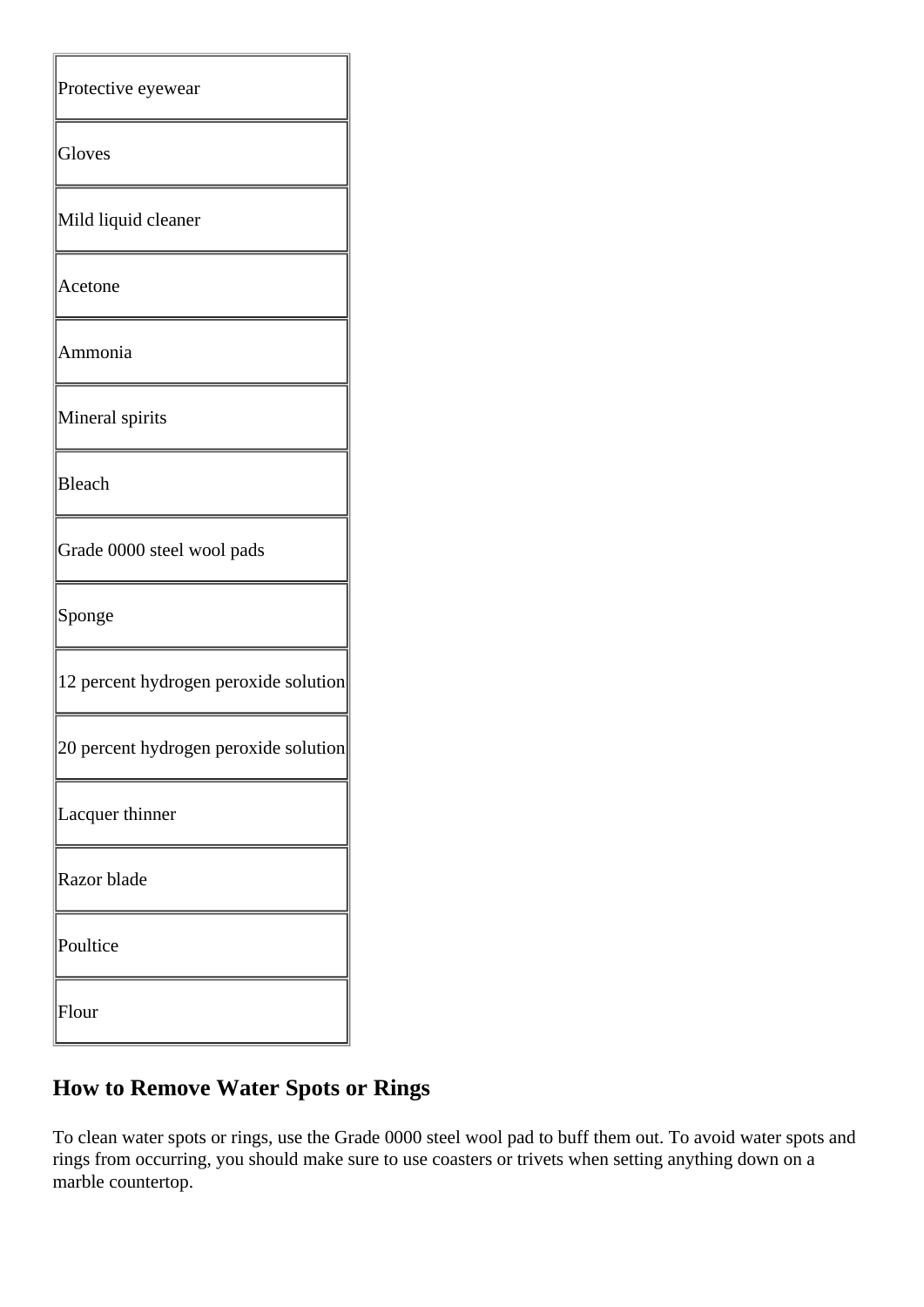### <span id="page-3-0"></span>**How to Remove Mildew**

To remove mildew, mix a solution of three parts bleach with one part water and a small amount of dishwashing soap in a spray bottle. Mist the stain until it disappears. Then, clean with water and dry.

### **How to Remove Organic Stains**

Some examples of organic stains are coffee, tea, wine, juice or other food products. To start, mix 12 percent hydrogen peroxide solution with a couple drops of ammonia. Apply to the stain and wipe with a clean cloth. Then, wipe with a wet cloth and dry with a chamois.

### **How to Remove Oil-Based Stains**

Examples of oil-based stains are grease, milk or cooking oil. To clean these, use a mild liquid cleaner with ammonia, acetone, bleach or mineral spirits. Make sure to clean gently rather than aggressively scrubbing the surface.

### **How to Remove Ink Stains**

Removing ink stains from your marble surface will depend on what color surface you have. If you have a lighter colored marble surface, dip a cotton swab in a 20 percent hydrogen peroxide solution. If the surface is a darker colored marble, you will complete this step using acetone instead of the 20 percent hydrogen peroxide solution. If the ink stain has already set in or is very large, you will need a poultice.

### **Removing an Ink Stain: Step 1**

Start by combining a  $\frac{1}{4}$  or  $\frac{1}{2}$  cup of flour with the 20 percent hydrogen peroxide solution or acetone in a bowl. Add the 20 percent hydrogen peroxide solution or acetone to the flour one teaspoon at a time. Combine until you form a paste.

### **Removing an Ink Stain: Step 2**

Apply the poultice you just created to the area by using a spoon. Then, cover the area with plastic wrap and poke small holes in the plastic wrap. Let this sit for a full 24 hours.

### **Removing an Ink Stain: Step 3**

After this time is up, you can remove the plastic wrap and let the poultice continue to dry. Once it is dry, you can remove it.

### **Removing an Ink Stain: Step 4**

Add a small amount of neutral pH soap to a damp sponge and wipe down the area.

### **How to Remove Metal Stains**

Removing metal stains from your marble will depend on what type of metal caused the stain. If the stain was caused by iron or rust, it will typically be an orange or lighter brown color. On the other hand, if the stain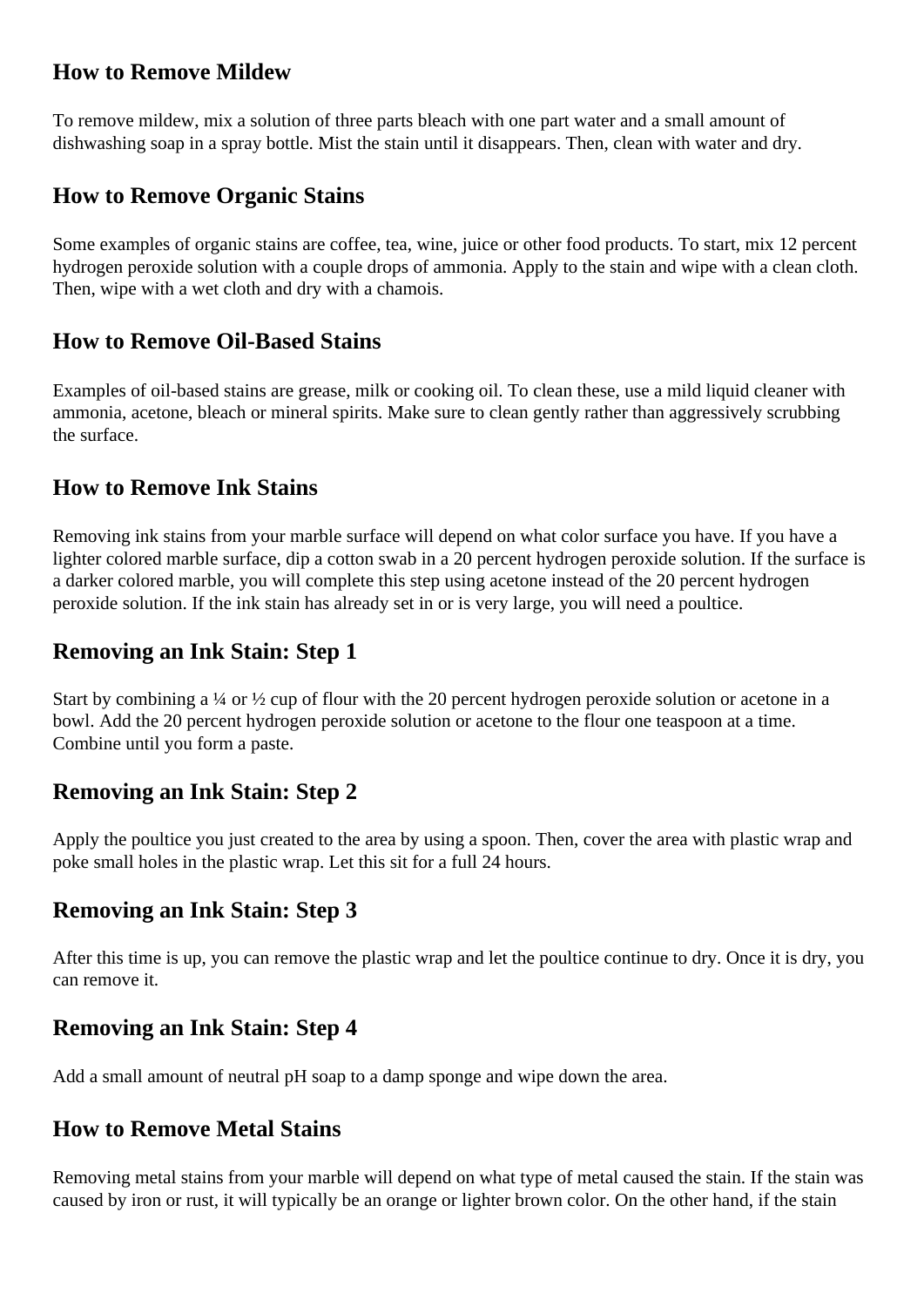<span id="page-4-0"></span>was caused by bronze or copper, it will appear to be green or darker brown. To clean stains such as these, you will need to use a poultice.

## **Removing a Metal Stain: Step 1**

Begin by mixing a commercial poultice with water. After this, proceed to the following steps.

### **Removing a Metal Stain: Step 2**

Apply between a ¼ to ½ inch thick of the mixture to the stain. Use a spatula to spread evenly over the stain.

## **Removing a Metal Stain: Step 3**

Cover the area with plastic wrap and let it sit for between 24 to 48 hours. Make sure to tape the plastic wrap down so it stays.

### **Removing a Metal Stain: Step 4**

After the 24 to 48 hours is up, remove the plastic wrap and let the poultice continue to dry.

### **Removing a Metal Stain: Step 5**

Once the poultice has dried, carefully remove with a scraper. Then, rinse the area with distilled water and buff it with a gentle cloth.

### **How to Remove Paint Stains**

To clean paint stains, begin by applying a small amount of lacquer thinner to a clean cloth and wipe off the stain. Alternatively, you could use a razor blade to carefully scrape off the stain. If the paint stain is large, you will need to remove it with commercial paint stripper. However, using this will require you to re-polish the counter after the stain is removed. Make sure to be careful and always follow the instructions that come with the product.

### **How to Seal a Marble Countertop**

If you are concerned about staining on your marble countertop, one key way to cut down on these stains is to seal the countertop. Follow the steps below to learn how you can seal your marble countertop.

### **What You Will Need: Sealing**

The following is a list of materials you will need to seal your marble countertop.

Impregnating sealer Clean cloth

Materials